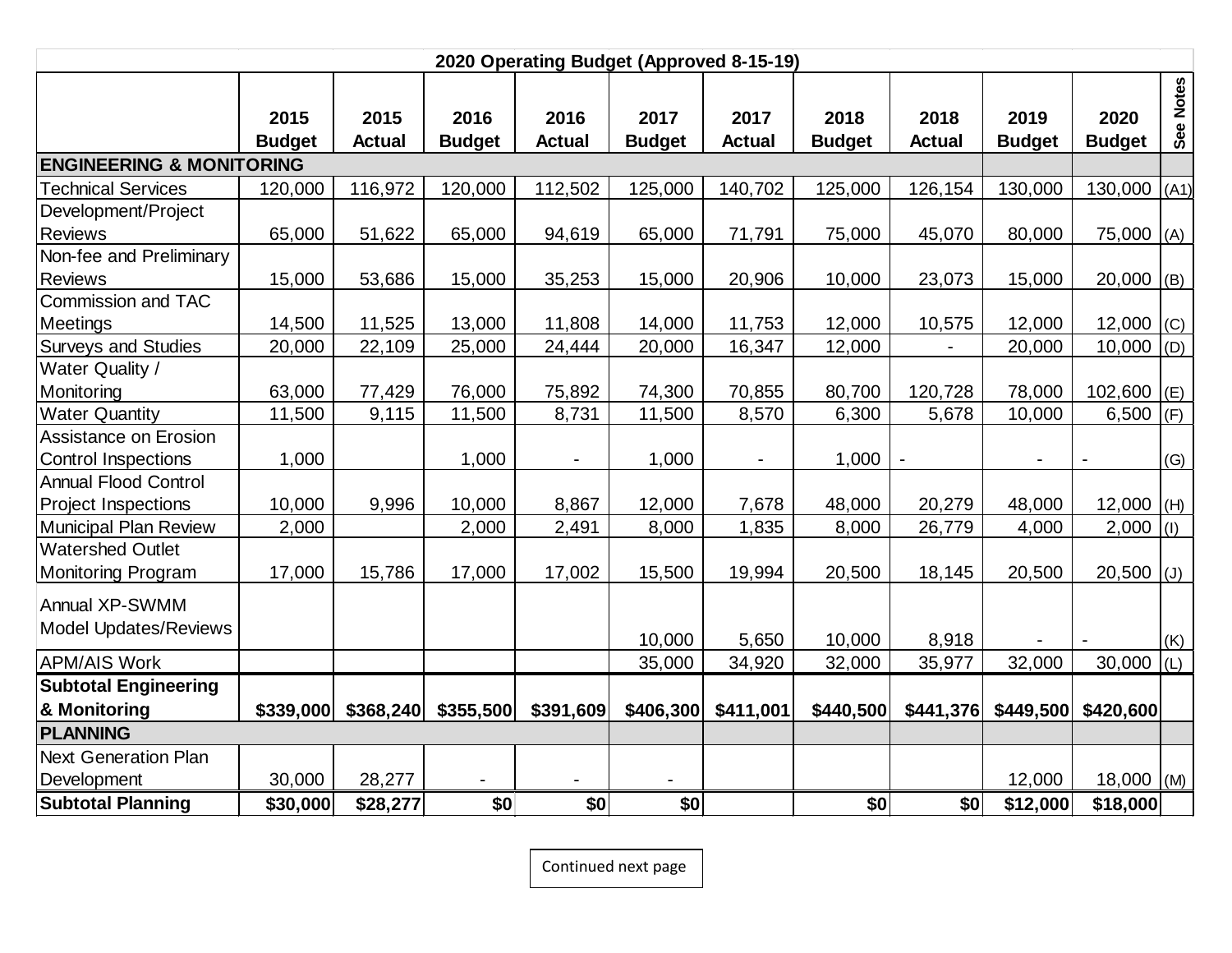| <b>Item</b>                     | 2015          | 2015            | 2016          | 2016          | 2017          | 2017          | 2018          | 2018          | 2019                  | 2020          | See Notes |
|---------------------------------|---------------|-----------------|---------------|---------------|---------------|---------------|---------------|---------------|-----------------------|---------------|-----------|
|                                 | <b>Budget</b> | <b>Actual</b>   | <b>Budget</b> | <b>Actual</b> | <b>Budget</b> | <b>Actual</b> | <b>Budget</b> | <b>Actual</b> | <b>Budget</b>         | <b>Budget</b> |           |
| <b>ADMINISTRATION</b>           |               |                 |               |               |               |               |               |               |                       |               |           |
| Administrator                   | 62,000        | 59,395          | 62,000        | 59,033        | 67,200        | 60,559        | 67,200        | 59,955        | 69,200                | 69,200 (N)    |           |
| MN Assoc. Watershed             |               |                 |               |               |               |               |               |               |                       |               |           |
| Dist. Dues                      |               |                 |               |               |               |               |               |               |                       | 500  (0)      |           |
| Legal                           | 18,500        | 12,969          | 18,500        | 15,470        | 18,500        | 16,249        | 17,000        | 13,313        | 17,000                | 15,000        | (P)       |
| <b>Financial Management</b>     | 3,200         | 3,200           | 3,200         | 3,277         | 3,200         | 3,200         | 3,200         | 3,200         | 3,500                 | 3,500         | (Q)       |
| Audit, Insurance & Bond         | 15,500        | 13,181          | 15,500        | 14,606        | 15,500        | 17,304        | 15,500        | 17,648        | 18,000                | 18,000        | (R)       |
| <b>Meeting Catering</b>         |               |                 |               |               |               |               |               |               |                       |               |           |
| Expenses                        | 2,500         | 1,564<br>29,843 | 2,200         | 1,572         | 2,000         | 1,198         | 1,600         | 1,295         | 1,500                 | 1,500 $ (S)$  |           |
| <b>Administrative Services</b>  | 32,000        |                 | 25,000        | 11,583        | 18,000        | 13,346        | 15,000        | 14,240        | 15,000                | 15,000        | (T)       |
| Subtotal<br>Administration      | \$133,700     | \$120,152       | \$126,400     | \$105,541     | \$124,400     | \$111,856     | \$119,500     | \$109,651     | \$124,200             | \$122,700     |           |
| <b>OUTREACH &amp; EDUCATION</b> |               |                 |               |               |               |               |               |               |                       |               |           |
| <b>Publications / Annual</b>    |               |                 |               |               |               |               |               |               |                       |               |           |
| Report                          | 4,000         | 1,430           | 2,500         | 1,246         | 2,500         | 1,138         | 1,500         | 937           | 1,300                 | 1,300 $ U $   |           |
| Website                         | 12,000        | 11,802          | 3,500         | 2,275         | 4,400         | 1,228         | 4,200         | 443           | 3,000                 | 1,000         | (V)       |
| <b>Watershed Education</b>      |               |                 |               |               |               |               |               |               |                       |               |           |
| Partnerships                    | 15,500        | 10,700          | 15,500        | 9,550         | 15,500        | 12,354        | 13,850        | 13,454        | 15,850                | $15,850$ (W)  |           |
| <b>Education and Public</b>     |               |                 |               |               |               |               |               |               |                       |               |           |
| Outreach                        | 17,000        | 12,830          | 22,500        | 25,710        | 20,000        | 19,302        | 22,000        | 18,585        | 25,000                | $22,000$ (X)  |           |
| <b>Public Communications</b>    | 3,000         | 2,270           | 2,500         | 1,128         | 2,500         | 732           | 2,500         | 563           | 1,000                 | 1,000         | (Y)       |
| <b>Subtotal Outreach &amp;</b>  |               |                 |               |               |               |               |               |               |                       |               |           |
| <b>Education</b>                | \$51,500      | \$39,032        | \$46,500      | \$39,909      | \$44,900      | \$34,754      | \$44,050      | \$33,982      | \$46,150              | \$41,150      |           |
| <b>MAINTENANCE FUNDS</b>        |               |                 |               |               |               |               |               |               |                       |               |           |
| <b>Channel Maintenance</b>      |               |                 |               |               |               |               |               |               |                       |               |           |
| Fund                            | 25,000        | 25,000          | 25,000        | 25,000        | 25,000        | 25,000        | 25,000        | 25,000        | 25,000                | 25,000        | (Z)       |
| <b>Flood Control Project</b>    |               |                 |               |               |               |               |               |               |                       |               |           |
| Long-Term Maint.                | 25,000        | 25,000          | 25,000        | 25,000        | 25,000        | 25,000        | 25,000        | 4,000         | 25,000                | $25,000$ (AA) |           |
| <b>Subtotal Maintenance</b>     |               |                 |               |               |               |               |               |               |                       |               |           |
| Funds                           | \$50,000      | \$50,000        | \$50,000      | \$50,000      | \$50,000      | \$50,000      | \$50,000      | \$29,000      | \$50,000              | \$50,000      |           |
| <b>TMDL WORK</b>                |               |                 |               |               |               |               |               |               |                       |               |           |
| <b>TMDL Implementation</b>      |               |                 |               |               |               |               |               |               |                       |               |           |
| Reporting                       | 20,000        | 15,881          | 20,000        | 18,950        | 20,000        | 19,209        | 10,000        | 4,668         | 10,000                | $10,000$ (BB) |           |
| <b>Subtotal TMDL Work</b>       | \$20,000      | \$15,881        | \$20,000      | \$20,000      | \$20,000      | \$19,209      | \$10,000      | 4,668<br>\$   | \$10,000              | \$10,000      |           |
| <b>GRAND TOTAL</b>              | \$624,200     | \$621,582       | \$598,400     | \$607,059     | \$645,600     | \$626,820     | \$664,050     | \$618,677     | $$691,850$ $$662,450$ |               |           |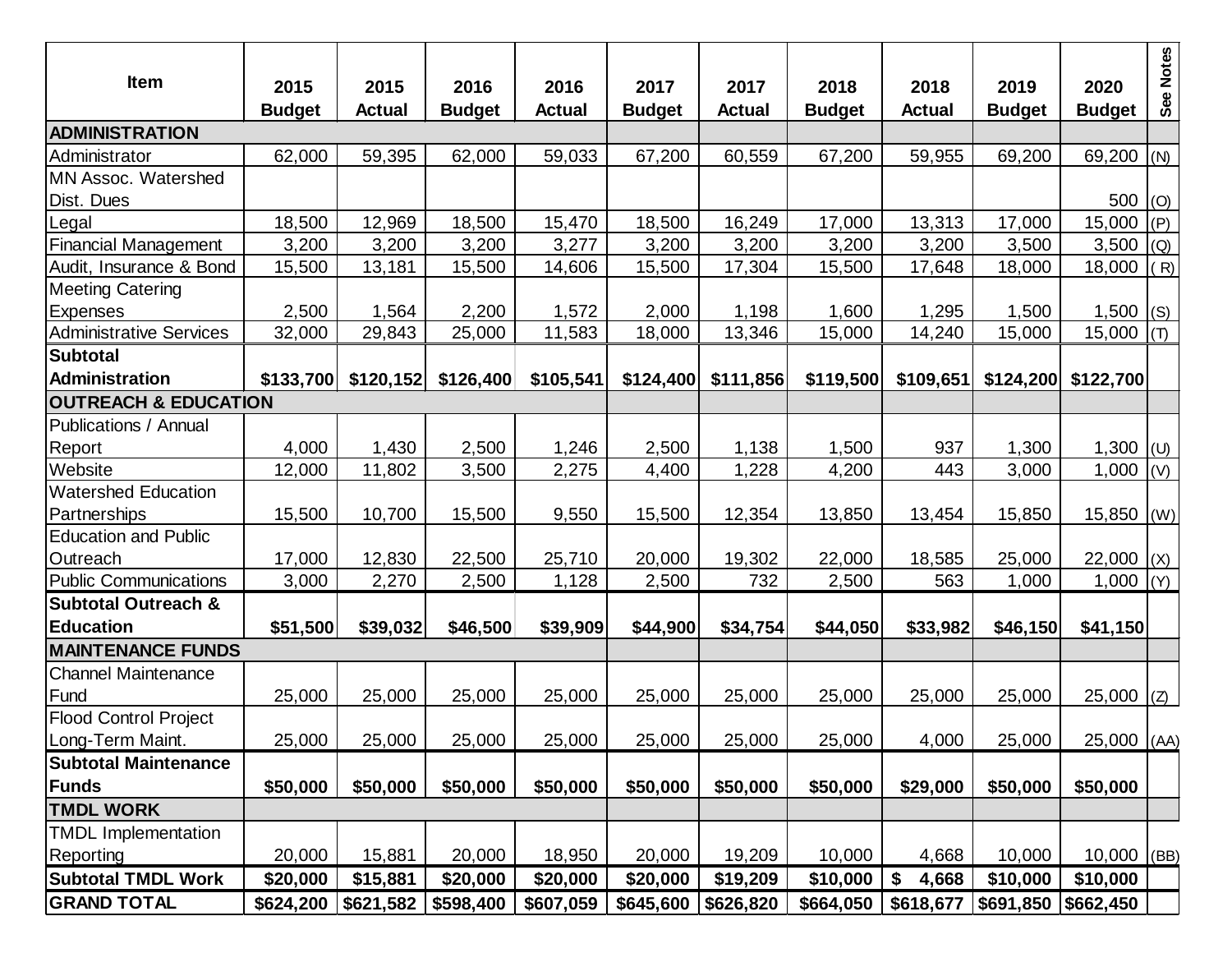#### **NOTES**

(A1) Same as this year, slightly higher than 2018 and earlier due to new and more complicated issues continue to arise requiring engineer review, analyses, input.

(A) Partially funded by application fees; with the creation of the preliminary and non-fee budget category, most of the review costs will be covered by application fees. 2020 budget assumes 34 submittals at average cost of \$2,000 - \$2,500

(B) Assumes a slight increase in non-fee reviews in 2020 based on recent activity. This was a new line item in 2015 used to cover reviews for which either we do not receive an application fee or it's too early in the process for us to have received an application fee. Through agreements with Met Council, \$56,000 of these costs have been reimbursed since 2015.

(C) Includes attendance at BCWMC meetings, TAC meetings, Administrative Services Committee meetings, Budget Committee meetings and other meetings. 2015 estimate based on 24 meetings. 2016 and 2017 estimates based on 18 meetings (12 BCWMC meetings & 6 TAC meetings). 2017 budget increased to allow for additional BCWMC Engineer staff to attend Commission/TAC meetings (total of 3 assumed). 2018 and 2019 budgets were reduced from 2017. Same for 2020 budget: assumes 12 BCWMC meetings and 5 other meetings (TAC, etc.).

(D) For Commission-directed surveys and studies not identified in other categories - e.g., past work has included watershed tours, Medicine Lake outlet work, Flood Control Project Maintenance and Responsibilites, Sweeney Lake sediment monitoring, stream monitoring equipment purchase. 2018 budget was reduced from previous years for overall budget savings. 2019 budget is more in line with previous years and gives Commission flexibility to investigate or tackle unforeseen issues that arise. Proposing lowering it again in 2020 to allow for higher monitoring budget.

(E) Routine lake and stream monitoring. See details on next page.

(F) Water Quatity (lake level) monitoring. 2018 budget lowered for budget savings and resulted in fewer data points. 2019 budget back to earlier budget levels. Proposed 2020 budget lowered again for budget savings. (Engineer proposes \$10,000 for 2020)

(G) After recommendations from the TAC and Budget Committee, the Commission's ended the erosion and sediment control inspection program (Watershed Inspection) in 2014 due to duplication with activities required by the member cities. Some budget remained here to provide, as requested by the Commission, some oversight of city inspection activities (reports of inspections are available from each city). However, little or no expenses have been incurred since 2014. In 2019 it was removed from budget. If inspections are needed they can be charged to general technical services.

(H) 2020 budget includes annual typical inspection of Flood Control Project (FCP) features without tunnel inspections. Budget varies widely by eyar depending on the FCP features being inspected. New FCP policies and inspection schedules were adopted in 2016. (See link below)

http://www.bassettcreekwmo.org/application/files/4514/9637/1815/2016 FCP Policies.pdf

(I) Municipal plan approvals completed in 2019; however, this task has also included review of adjacent WMO plan amendments, and review of city ordinances; \$2,000 budget recommended in 2020 for these types of reviews.

(J) Monitoring at the Watershed Outlet Monitoring Program site in Minneapolis through an agreement with Met Council. Commission is reimbursed \$5,000 from Met Council. Met Council pays for equipment, maintenance, power, cell service, and lab analyses. Monitoring protocol changed in 2017 with collection of bi-monthly samples (up from once-per-month sampling). \$20,500 includes \$16,000 for Wenck or similar contractor + \$4,500 for Barr's data management and analyses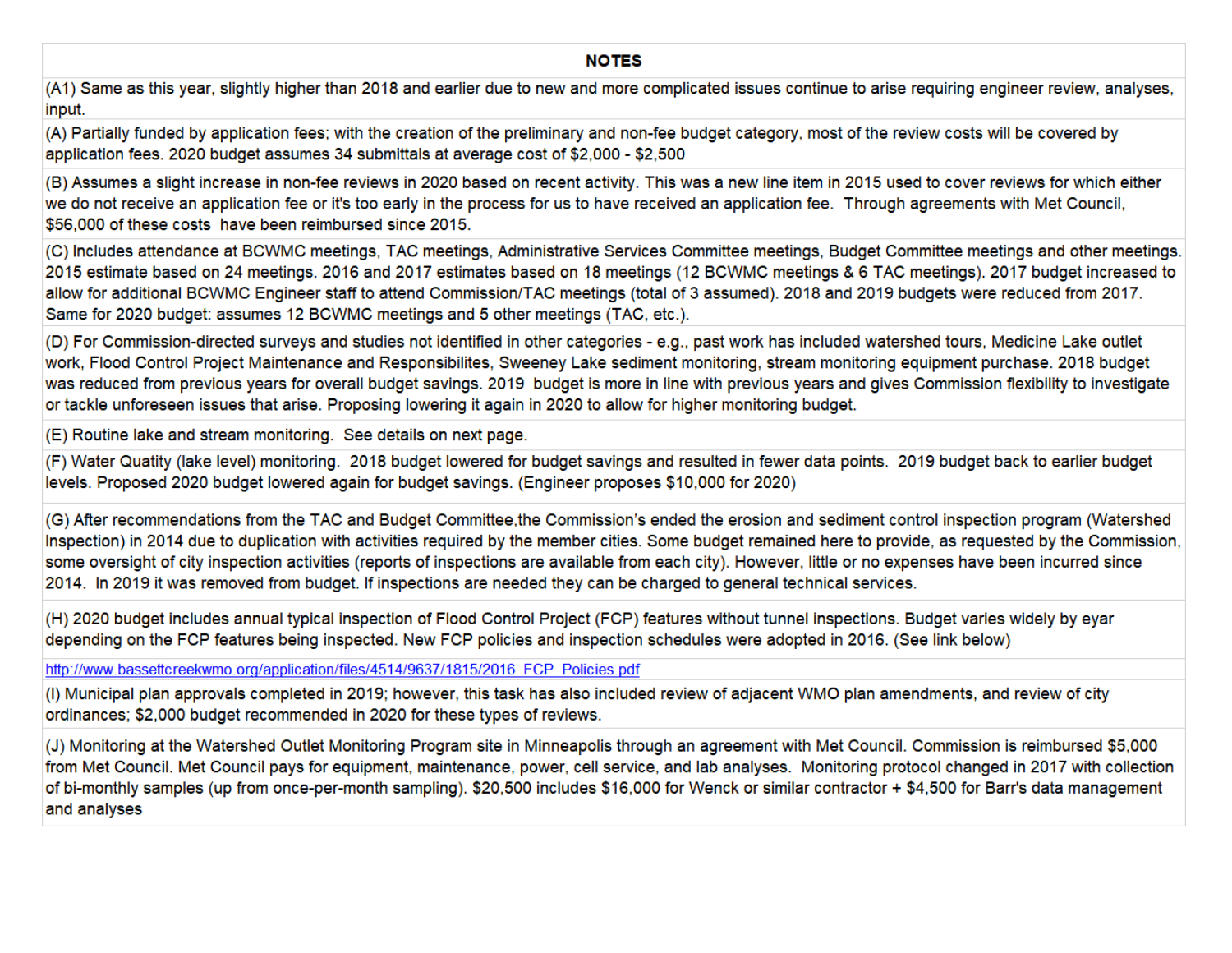(K) This item is used to make updates to the XP-SWMM model, coordinate with P8 model updates, and assist cities with model use. However, no XP-SWMM updates are expected in 2019 and 2020 due to work on the grant funded FEMA modeling project. This line item will return in the 2021 operating budget

(L) Funds to implement recommendations of Aquatic Plant Management/Aquatic Invasive Species Committee likely including curly-leaf pondweed control in Medicine Lake and small grant program for launch inspectors, education/outreach, etc. by other organizations including TRPD, AMLAC, others

(M) Funding that will be set aside and accrued over next 5 years to pay for 2025 Watershed Plan development which will start in 2023.

(N) Includes \$72/hour for average of 80 hours per month.

(O) MN Association of Watershed District Annual dues. New budget item. 2019 dues were \$500 because WMOs were newly allowed to join the organization. 2020 dues were recently set at \$500 rather than the anticipated \$7,500. 2021 dues are likely to be \$7,500.

(P) For Commission attorney. Decrease recommended to be more in line with recent expenditures.

(Q) Funding for City of GV staff's monthly accounting activities and coordination of annual audit.

(R) Insurance and audit costs have risen considerably in the last few years.

(S) Meeting catering expenses from Triple D Espresso (includes delivery)

(T) Recording Secretary \$42/hr rate \* 21 hrs/mo (6.5 hrs for minutes, 14.5 for social media, writing articles, coordinating with city communication staff) + \$370 annual mileage + \$250/mo meeting packet printing/mailing + \$546 contingency

(U) Budget was decreased in last few years to be more in line with actual expenses. Costs associated with Commission Engineer assistance with annual report

(V) Based on 2017-2019 agreement with HDR for website hosting and maintenance activities and closer to actual funds spent in 2017 and 2018.

(W) Includes CAMP (\$7,000), River Watch (\$2,000), Metro Watershed Partners (\$3,500), Metro Blooms Workshops (\$3,000), Children's Water Festival (\$350). Does not allow for additional partnerships or increases in contributions. CAMP costs set by Met Council increased significantly in 2019 (after 16 years w/o increases)

(X) Includes funding for West Metro Water Alliance at \$13,000 plus \$9,000 for other educational supplies and materials including educational signage, display materials, Commissioner training, etc.

(Y) Public Communications covers required public notices for public hearings, etc.

(Z) Will be transferred to Channel Maintenance Fund

(AA) Will be transferred to Long-Term Maintenance Fund (less actual costs of FCP inspections in line (H).

(BB) Budget reduced in 2018 and 2019 for overall budget savings.Task includes reporting on TMDL implementation and updating P8 model to include new BMPs.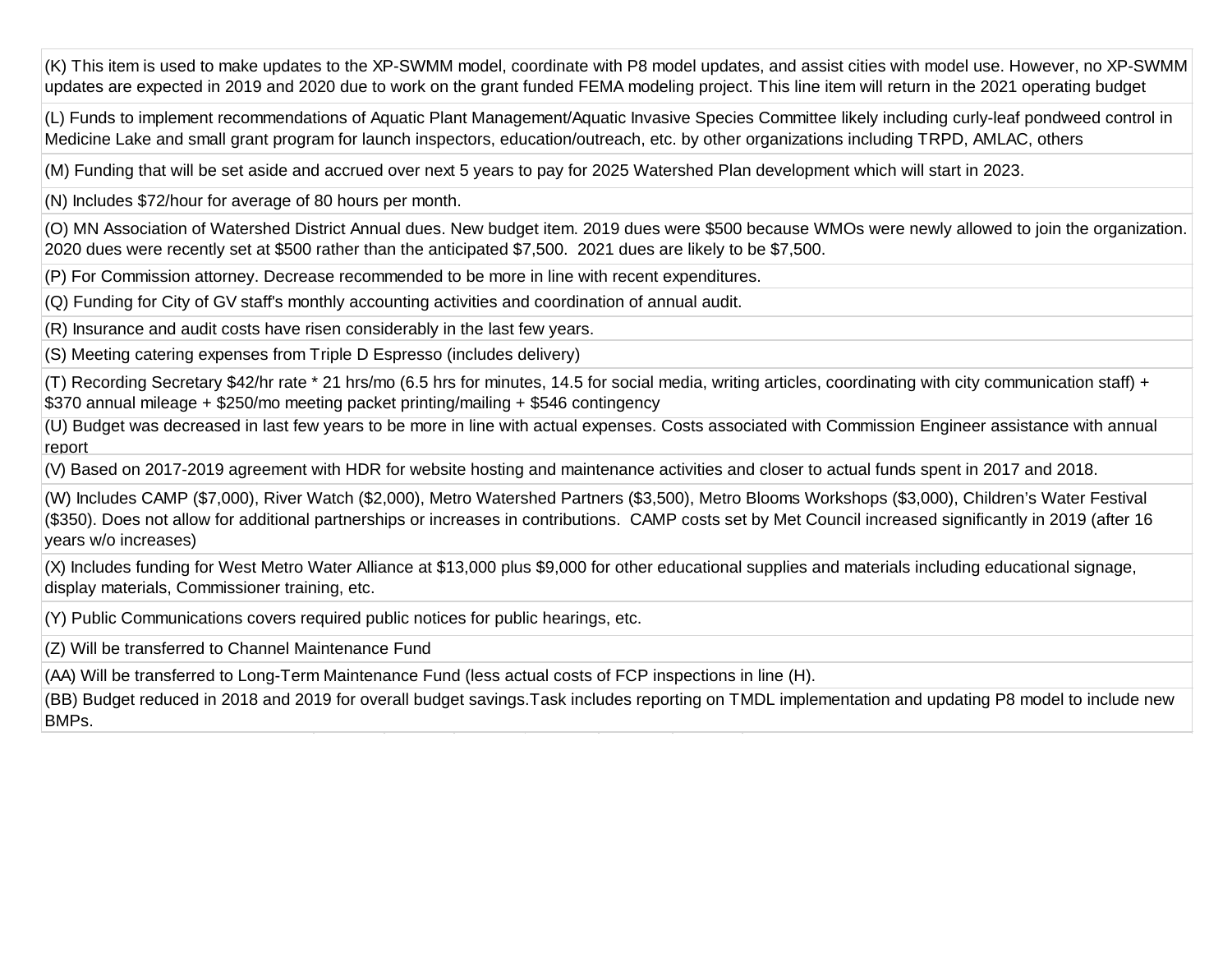| 2020 Lake and Biotic Index Monitoring                   |                               | 2020 proposed | 2021 proposed |
|---------------------------------------------------------|-------------------------------|---------------|---------------|
|                                                         | <b>Total budget</b><br>budget |               | budget        |
| Sweeney Lake/Twin Lake WQ Monitoring Program            | \$60,000                      | \$50,000      | \$10,000      |
| Medicine Lake Monitoring                                | \$12,000                      | \$7,000       | \$5,000       |
| Biotic Index Program - Plymouth Creek or Sweeney Branch | \$12,000                      | \$5,600       | \$6,400       |
| General water quality tasks                             | \$10,000                      | \$10,000      |               |
| <b>Total</b>                                            | \$94,000                      | \$72,600      | \$21,400      |
|                                                         |                               |               |               |
| 2020 - 2021 Stream Monitoring                           | Total                         | 2020          | 2021          |
| Stream Monitoring - Plymouth Creek or Sweeney Branch    | \$63,000                      | \$30,000      | \$33,000      |
| Total                                                   | \$63,000                      | \$30,000      | \$33,000      |
|                                                         |                               |               |               |
| Total proposed budgets                                  | \$157,000                     | \$102,600     | \$54,400      |
|                                                         |                               |               |               |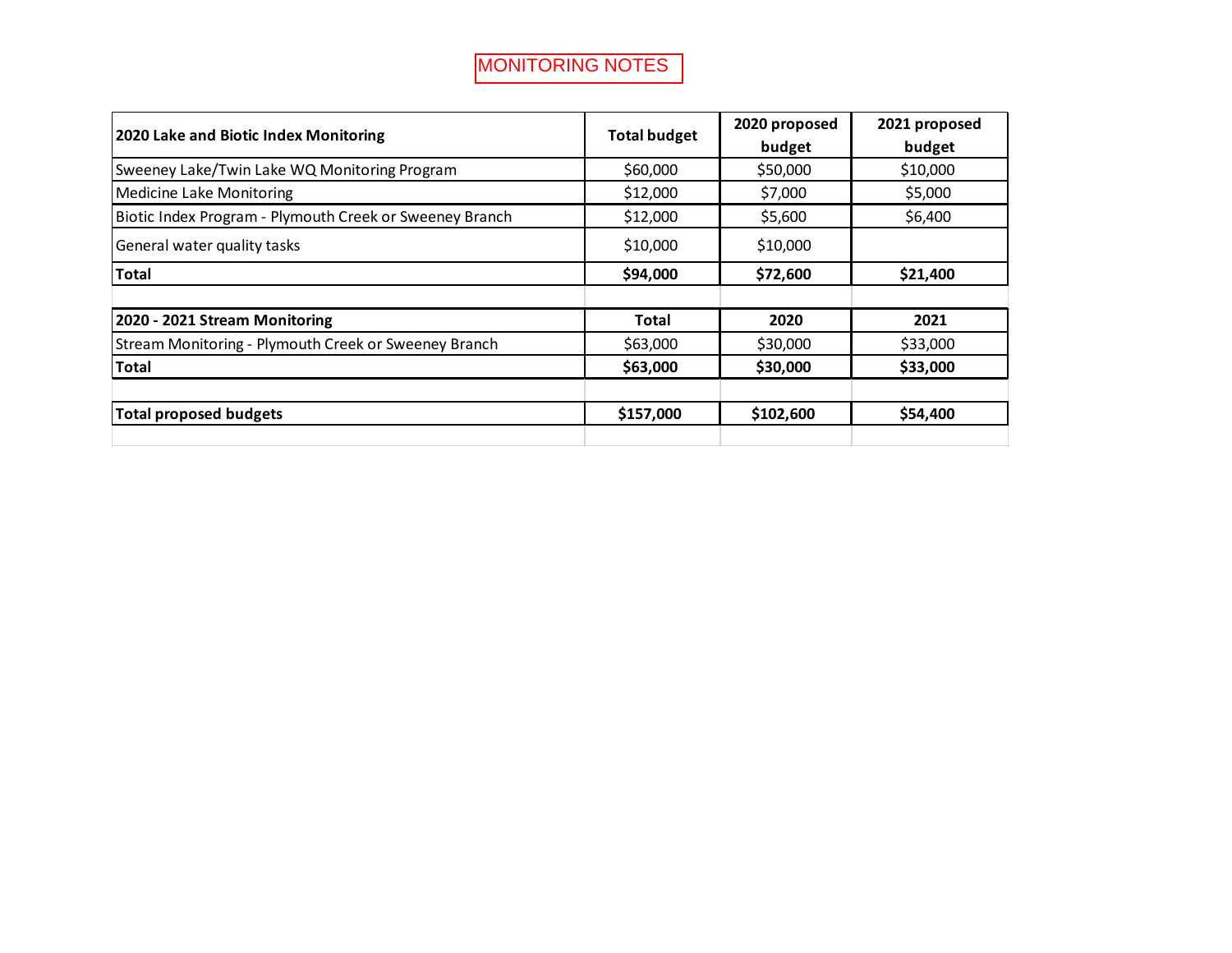| The table below provides the details of the monitoring programs summarized above:                                                                                                                                                |                                                                                                                                                                                                                                                                                                                                                                                                                                                                                                                                                                                                                                                                                                                                                                                                                                                                |                                          |  |  |  |  |  |  |
|----------------------------------------------------------------------------------------------------------------------------------------------------------------------------------------------------------------------------------|----------------------------------------------------------------------------------------------------------------------------------------------------------------------------------------------------------------------------------------------------------------------------------------------------------------------------------------------------------------------------------------------------------------------------------------------------------------------------------------------------------------------------------------------------------------------------------------------------------------------------------------------------------------------------------------------------------------------------------------------------------------------------------------------------------------------------------------------------------------|------------------------------------------|--|--|--|--|--|--|
| <b>Budget item</b>                                                                                                                                                                                                               | Item description                                                                                                                                                                                                                                                                                                                                                                                                                                                                                                                                                                                                                                                                                                                                                                                                                                               | <b>Estimated</b><br>cost                 |  |  |  |  |  |  |
| Sweeney Lake and Twin Lake (Golden Valley) detailed lake<br>monitoring                                                                                                                                                           | Detailed lake monitoring includes monitoring two locations<br>on Sweeney Lake and one location at Twin Lake on six<br>occasions for selected parameters (total phosphorus, soluble<br>reactive phosphorus, total nitrogen, chlorophyll a, chloride,<br>temperature, pH, DO, specific conductance, and oxidation<br>reduction potential), plus parameters associated with AIS<br>vulnerability (calcium, alkalinity, hardness, sodium,<br>magnesium, potassium, dissolved inorganic carbon, and<br>dissolved organic carbon), sample analysis, phytoplankton<br>and zooplankton collection and analysis, an aquatic plant                                                                                                                                                                                                                                       | $Total =$<br>\$60,000                    |  |  |  |  |  |  |
|                                                                                                                                                                                                                                  | survey (two occasions), calculation of aquatic plant IBIs,<br>preparation of a presentation and preparation of a final<br>report (following template of recent reports). Report                                                                                                                                                                                                                                                                                                                                                                                                                                                                                                                                                                                                                                                                                | $2020 =$<br>\$50,000                     |  |  |  |  |  |  |
|                                                                                                                                                                                                                                  | preparation and presentation costs deferred to 2021.                                                                                                                                                                                                                                                                                                                                                                                                                                                                                                                                                                                                                                                                                                                                                                                                           | $2021 =$<br>\$10,000                     |  |  |  |  |  |  |
| Medicine Lake (Plymouth) detailed lake monitoring - Field work<br>and water chemistry analyses by Three Rivers Park District; data<br>analyses including phytoplankton and zooplankton analyses by<br><b>Commission Engineer</b> | • Collect water quality monitoring samples in the main basin<br>of the lake, once just after ice-out, biweekly from May<br>through Sept, and once in Oct. The following parameters will<br>be measured/analyzed/collected:<br>o Temperature profiles<br>o Dissolved oxygen profiles<br>o Specific conductance profiles<br>o pH profiles<br>o Secchi Disc measurements<br>o Total phosphorus (3 depths) - Surface (0-2 m composite) -<br>top of hypolimnion - and 1-m from the bottom<br>o Soluble reactive phosphorus (3 depths) - Surface (0-2 m<br>composite) - top of hypolimnion - and 1-m from bottom<br>o Chlorophyll a (0-2 m)<br>o Total nitrogen (0-2 m)<br>o Chlorides (surface and near-bottom)<br>• Perform aquatic vegetation surveys - at least two surveys,<br>one in June and one in August<br>• Collect phytoplankton and zooplankton samples | $Total =$<br>\$12,000<br>$2020 = $7,000$ |  |  |  |  |  |  |
|                                                                                                                                                                                                                                  |                                                                                                                                                                                                                                                                                                                                                                                                                                                                                                                                                                                                                                                                                                                                                                                                                                                                | $2021 = $5,000$                          |  |  |  |  |  |  |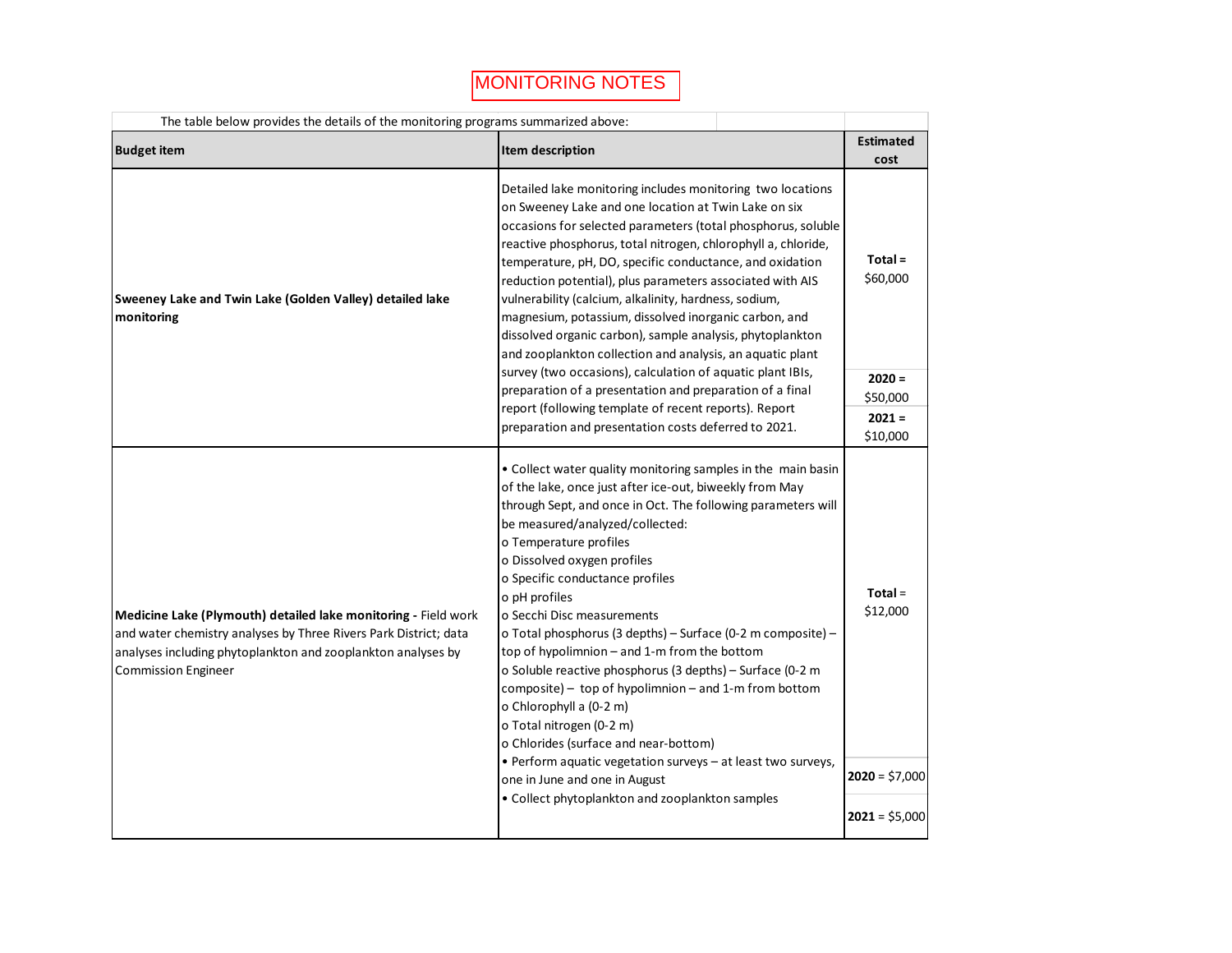| First year of two-year stream water quality/quantity monitoring<br>effort (automatic sampling) on Plymouth Creek or the Sweeney | The stream water quality monitoring program is designed to<br>approximate the Metropolitan Council's Watershed Outlet<br>Monitoring Program (WOMP) design for one<br>location-Plymouth Creek or the Sweeney Branch (the final<br>location will be monitored in years 5-6). The costs include 24<br>grab samples (approximately 1.5 per month for the open<br>water period) and 16 storm samples. This approximates the<br>change to the WOMP sampling protocols from monthly to bi-<br>monthly samples (some WOMP stations do not collect grab<br>samples in the winter). |  |                                                                                                                                                                                                                                                                                                                                                                                                                |  |                        |                           |                        | $Total =$<br>\$63,000 <sup>1</sup> |                                  |
|---------------------------------------------------------------------------------------------------------------------------------|---------------------------------------------------------------------------------------------------------------------------------------------------------------------------------------------------------------------------------------------------------------------------------------------------------------------------------------------------------------------------------------------------------------------------------------------------------------------------------------------------------------------------------------------------------------------------|--|----------------------------------------------------------------------------------------------------------------------------------------------------------------------------------------------------------------------------------------------------------------------------------------------------------------------------------------------------------------------------------------------------------------|--|------------------------|---------------------------|------------------------|------------------------------------|----------------------------------|
| <b>Branch</b>                                                                                                                   |                                                                                                                                                                                                                                                                                                                                                                                                                                                                                                                                                                           |  | Parameters to be monitored include:                                                                                                                                                                                                                                                                                                                                                                            |  |                        |                           |                        |                                    | $2020 =$                         |
|                                                                                                                                 |                                                                                                                                                                                                                                                                                                                                                                                                                                                                                                                                                                           |  | • Total<br>Phosphorus                                                                                                                                                                                                                                                                                                                                                                                          |  |                        | • Dissolved<br>Phosphorus |                        | Nitrate/Nitrite                    | \$30,000<br>$2021 =$<br>\$33,000 |
|                                                                                                                                 |                                                                                                                                                                                                                                                                                                                                                                                                                                                                                                                                                                           |  | • Ortho<br>Phosphorus                                                                                                                                                                                                                                                                                                                                                                                          |  | $\bullet$              | <b>TKN</b>                |                        | Ammonia N                          |                                  |
|                                                                                                                                 |                                                                                                                                                                                                                                                                                                                                                                                                                                                                                                                                                                           |  | Chloride                                                                                                                                                                                                                                                                                                                                                                                                       |  | ٠                      | <b>TSS</b>                |                        | <b>VSS</b>                         |                                  |
|                                                                                                                                 |                                                                                                                                                                                                                                                                                                                                                                                                                                                                                                                                                                           |  | E. Coli<br>Hardness                                                                                                                                                                                                                                                                                                                                                                                            |  | $\bullet$<br>$\bullet$ | Chl-a<br>Metals           | $\bullet$<br>$\bullet$ | Alkalinity<br><b>TOC</b>           |                                  |
|                                                                                                                                 |                                                                                                                                                                                                                                                                                                                                                                                                                                                                                                                                                                           |  | Sulfate                                                                                                                                                                                                                                                                                                                                                                                                        |  |                        |                           |                        |                                    |                                  |
| Biotic index monitoring of Plymouth Creek or the Sweeney Branch                                                                 |                                                                                                                                                                                                                                                                                                                                                                                                                                                                                                                                                                           |  | Biotic index monitoring to correspond with stream water<br>quality monitoring on Plymouth Creek or the Sweeney<br>Branch. Includes macroinvertebrate monitoring and habitat<br>survey, macroinvertebrate analyses (microscopic<br>identification/enumeration), computation of HBI and M-IBI,<br>trend analyses, data summary/analyses, and preparation of<br>report and presentation for BCWMC meeting. Report |  |                        |                           |                        |                                    |                                  |
|                                                                                                                                 | preparation and presentation costs deferred to 2021.                                                                                                                                                                                                                                                                                                                                                                                                                                                                                                                      |  |                                                                                                                                                                                                                                                                                                                                                                                                                |  |                        |                           |                        | $2021 = $6,400$                    |                                  |
| <b>General Water Quality Task</b>                                                                                               | Potential items/issues include:<br>• Inventorying chloride sources and/or improvement<br>measures<br>Preparing for TMDL studies on Northwood Lake and<br>the Bassett Creek fish impairments, including<br>coordination with the MPCA<br>• Internal load assessments and/or investigation(s) of<br>alternative chemical treatments for Medicine Lake, Lost<br>Lake, Sweeney, etc.<br>• Addressing new AIS species<br>If any of these become larger efforts, they could be charged<br>to the Surveys & Studies budget.                                                      |  |                                                                                                                                                                                                                                                                                                                                                                                                                |  |                        | \$10,000                  |                        |                                    |                                  |
| <b>Total Estimated 2020 Budget</b>                                                                                              |                                                                                                                                                                                                                                                                                                                                                                                                                                                                                                                                                                           |  |                                                                                                                                                                                                                                                                                                                                                                                                                |  |                        |                           |                        |                                    | \$102.600                        |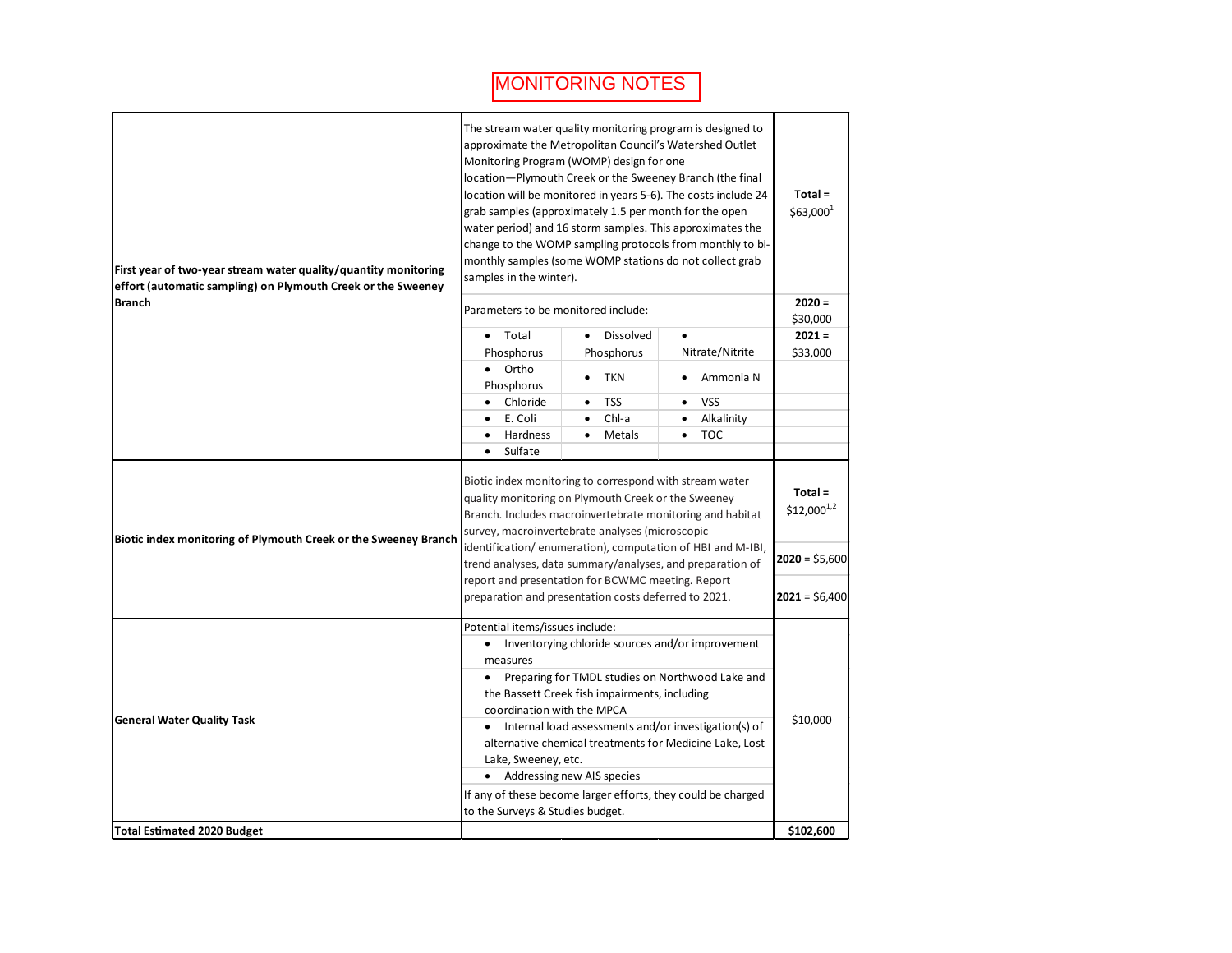| <sup>1</sup> The above proposed budgets for the two-year stream water quality/quantity monitoring and biota monitoring will change if the MPCA approves<br>the BCWMC's soon-to-be submitted request for inclusion in the MPCA's Cycle II monitoring.                                                                                                                                                                                                                                                                                                                                                                                                                                                                                                                                                                                                                                                                                                                                        |  |  |
|---------------------------------------------------------------------------------------------------------------------------------------------------------------------------------------------------------------------------------------------------------------------------------------------------------------------------------------------------------------------------------------------------------------------------------------------------------------------------------------------------------------------------------------------------------------------------------------------------------------------------------------------------------------------------------------------------------------------------------------------------------------------------------------------------------------------------------------------------------------------------------------------------------------------------------------------------------------------------------------------|--|--|
|                                                                                                                                                                                                                                                                                                                                                                                                                                                                                                                                                                                                                                                                                                                                                                                                                                                                                                                                                                                             |  |  |
| <sup>2</sup> The BCWMC revised the biotic index monitoring schedule to line up with the stream monitoring schedule. This changes the frequency of the<br>biotic index monitoring so that it is no longer consistent with the BCWMC Plan, which calls for biotic index monitoring every 3 years in Priority<br>Streams. The most recent monitoring of all biotic index stations occurred in 2015. In 2018, biotic index monitoring occurred on the Main Stem and<br>North Branch. By waiting to align stream monitoring with biotic index monitoring it will be 5 to 7 years between the 2015 and next monitoring<br>events for Sweeney Lake Branch and Plymouth Creek. One will be monitored in 2020 and one in 2022. Going forward, BCWMC will have a 6 year<br>frequency between biotic index monitoring events. The BCWMC should consider revising the monitoring plan (Appendix A of the Plan) to reflect<br>the changes to the stream monitoring and biotic index monitoring programs. |  |  |
|                                                                                                                                                                                                                                                                                                                                                                                                                                                                                                                                                                                                                                                                                                                                                                                                                                                                                                                                                                                             |  |  |
|                                                                                                                                                                                                                                                                                                                                                                                                                                                                                                                                                                                                                                                                                                                                                                                                                                                                                                                                                                                             |  |  |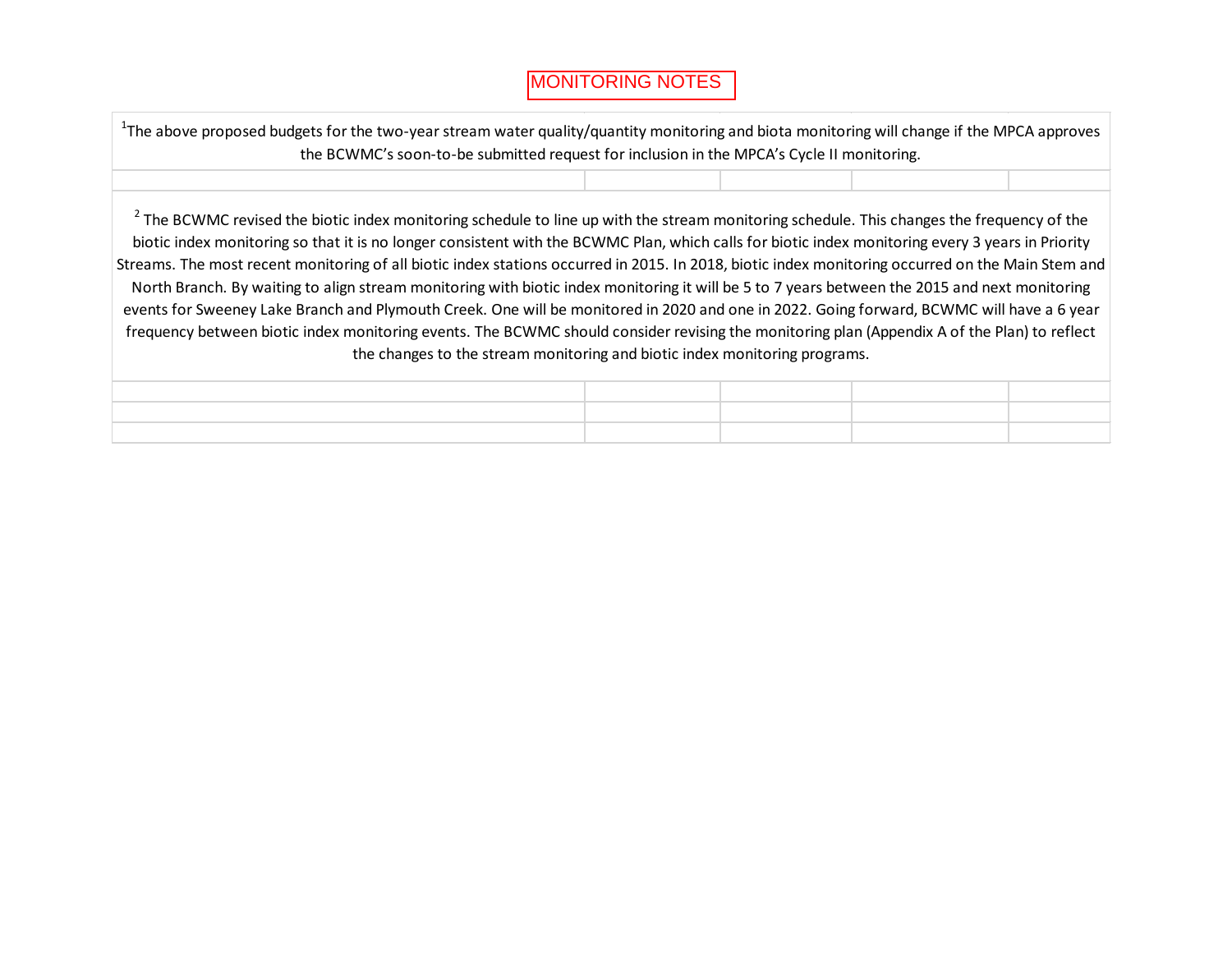| <b>2019 Financial Information</b>                                                                  |                 |
|----------------------------------------------------------------------------------------------------|-----------------|
| Fund Balance as of January 31, 2019 (draft audit)                                                  | \$<br>380,136   |
| Income from assessments in 2019                                                                    | \$<br>529,850   |
| Expected interest income in 2019                                                                   |                 |
| Expected income from project review fees                                                           | \$<br>60,000    |
| <b>Expected income from CIP Administrative Funds</b>                                               | \$<br>28,000    |
| Expected transfer from Long-term Maint Fund for Flood Control Project I                            | \$<br>48,000    |
| Expected income from WOMP reimbursement                                                            | \$<br>5,000     |
| Expected income from reimbursements from 2019 work <sup>1</sup>                                    | \$<br>10,000    |
| Estimated funds available for fiscal year 2019                                                     | \$<br>1,060,986 |
| Estimated expenitures for fiscal year 2019                                                         | \$<br>691,850   |
| Estimated fund balance as of January 31, 2020                                                      | \$<br>369,136   |
|                                                                                                    |                 |
| <sup>1</sup> SWLRT = \$7,000; BLLRT = \$3,399                                                      |                 |
|                                                                                                    |                 |
|                                                                                                    |                 |
| 2020 Revenues                                                                                      |                 |
|                                                                                                    |                 |
|                                                                                                    |                 |
| <b>Expected Income</b>                                                                             | Original        |
| Proposed Assessments to cities                                                                     | \$<br>550,450   |
| Use of fund balance                                                                                | \$<br>15,000    |
| CIP Administrative Funds (2.0% of est. requested levy of \$1.5M)                                   | \$<br>30,000    |
| Project review fees                                                                                | \$<br>50,000    |
|                                                                                                    | \$<br>12,000    |
| Transfer from Long-term Maint Fund for Flood Control Proj Inspections<br><b>WOMP</b> reimbursement | \$<br>5,000     |
| Expected reimbursement for Blue Line LRT work                                                      | \$              |
| Interest income in 2020                                                                            | \$              |
|                                                                                                    | \$<br>662,450   |
|                                                                                                    |                 |
| <b>Expected Expenses</b>                                                                           |                 |
| <b>Total operating budget</b>                                                                      | \$<br>662,450   |
|                                                                                                    |                 |
| <b>Fund Balance Details</b>                                                                        |                 |
| Est. Beginning Fund Balance (Jan 31, 2020)                                                         | \$<br>369,136   |
| Use of Fund Balance (see income above)                                                             | \$<br>15,000    |